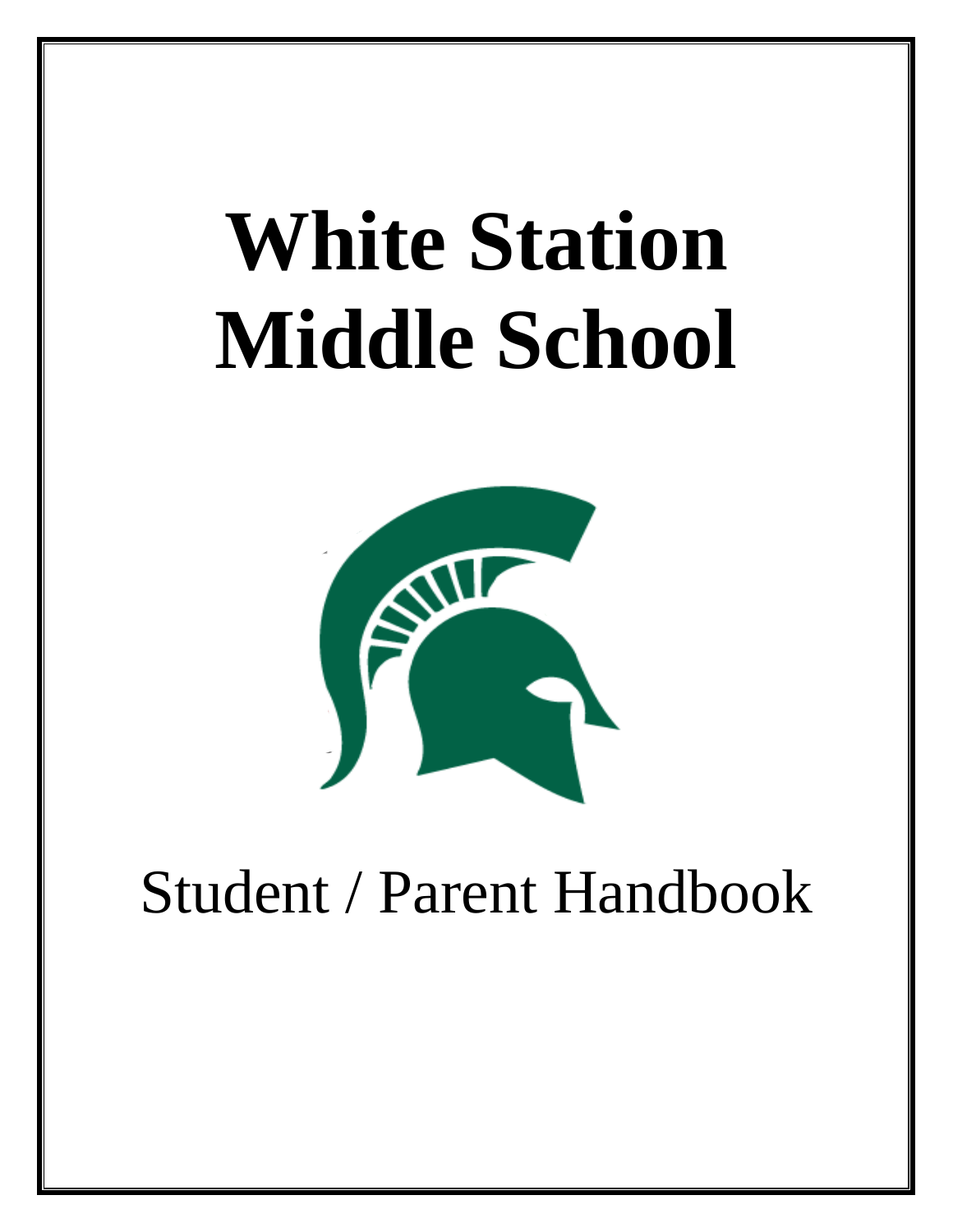#### **Message from the Administration**

**It is our goal that all stakeholders will take ownership in providing the highest level of instruction for the students at White Station Middle School. We believe TEACHING and LEARNING should be evident at all times. As a result, instructional time is closely guarded. The following information is provided to help you help us keep teaching and learning our number one priority.**

**Parents and students should review and refer to the SCS Student-Parent Handbook that was distributed during registration. Our White Station Handbook has information that is specific to our school site.**

#### **Vision**

• **White Station Middle School will be a place where all students will be challenged to reach higher levels of learning and develop the skills needed to become productive perpetual learners, who are respectful, contributing citizens.**

#### **Mission Statement**

• **Our mission at White Station Middle School is to provide a mutually respectful atmosphere that is conducive to learning, and to promote the healthy pursuit of each student's intellectual, social, emotional and physical development.**

#### **Beliefs**

**The faculty and staff of White Station Middle School believe:**

- **The cultural diversity of the student body enhances the school's programs, increases exposure to and the knowledge of different nationalities and cultures.**
- **The community, parents, teachers, and students must share in the responsibility of developing productive citizens in our community, state, and nation.**
- **Through the use of technology, students are given opportunities to enhance their learning experiences.**
- **All students are given the opportunity to learn and develop their strengths and talents to the highest potential.**
- **Teaching strategies must be varied to meet the needs of the young adolescent student in a diverse society.**
- **Curricular and program decisions must be student-centered and promote academic achievement.**
- **Instructional time must be utilized to produce quality student work and promote student-centered learning.**
- **Projects and assignments must address specific goals as they relate to content presented in class.**
- **Assessment and evaluation techniques must be based on sound research and utilized to develop modifying instruction that enhances individual student progress.**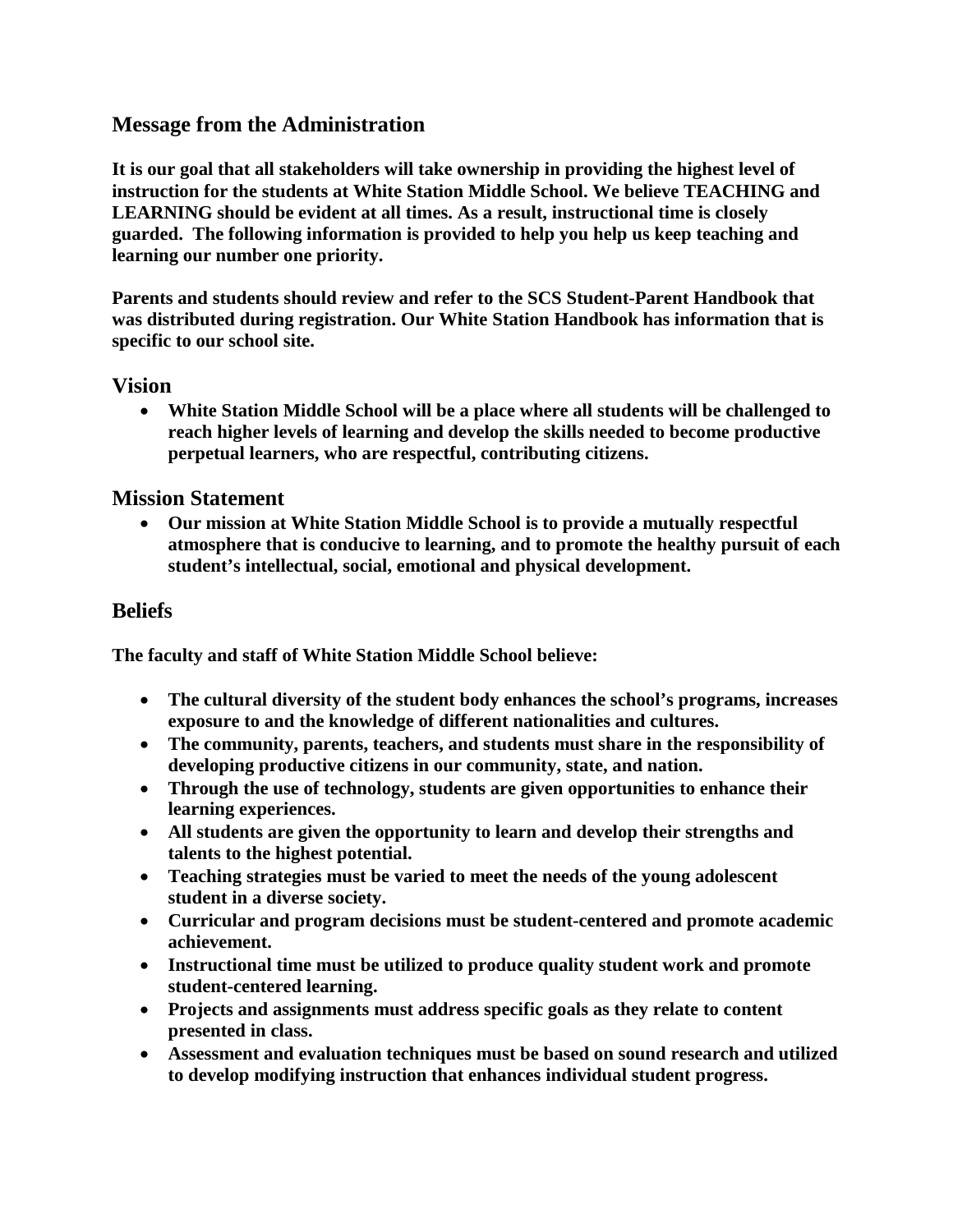- **Classroom management must promote a safe and physically comfortable environment that encourages students to attend school and take ownership of their learning.**
- **Effective communication for policy implementation by administrators, teachers, parents, and students is essential for reaching higher levels of student achievement for promoting a student-centered program, and taking each educational entity to the next level.**
- **Meaningful professional development is essential to continuous improvement.**

# **ATTENDANCE**

**Tennessee State law requires that all students between the ages of six (6) and seventeen (17) attend school. Regular and punctual attendance is imperative if students are to achieve their maximum potential. Higher academic achievement occurs when students attend classes regularly.** 

- **STEPS TO FOLLOW WHEN ABSENT**
	- **1. Parent or guardian must write and sign an excuse indicating the date, days of absence, and reason for absence.**
	- **2. Submit the excuse to the homeroom teacher.**
	- **3. Ask for make-up assignments. Assignments that are not made up could be reflected in academic grades.**
- **EXCUSED ABSENCES**

**Pupils shall be permitted the opportunity to make up all work and tests missed as a result of an absence. Work and tests should be made up as soon as possible, but no later than one week after the student returns to school. If a pupil fails to make up the work and tests within the current nine weeks, the deficiencies shall be averaged with the other grades.**

**Student absences shall be excused for the following reasons only:**

- **1. Illness or hospitalization of student. The district may require a parent conference and/or physician verification to justify the absences after the accumulation of ten (10) days of absences during a school year. Notes must be date specific and will be required for subsequent absences beyond ten (10) days.**
- **2. Death or serious illness within the student's immediate family.**
- **3. When the student is officially representing the school in a school sponsored activity.**
- **4. Special and recognized religious holidays regularly observed by persons of their faith.**
- **5. Legal court summons not as a result of the student's misconduct.**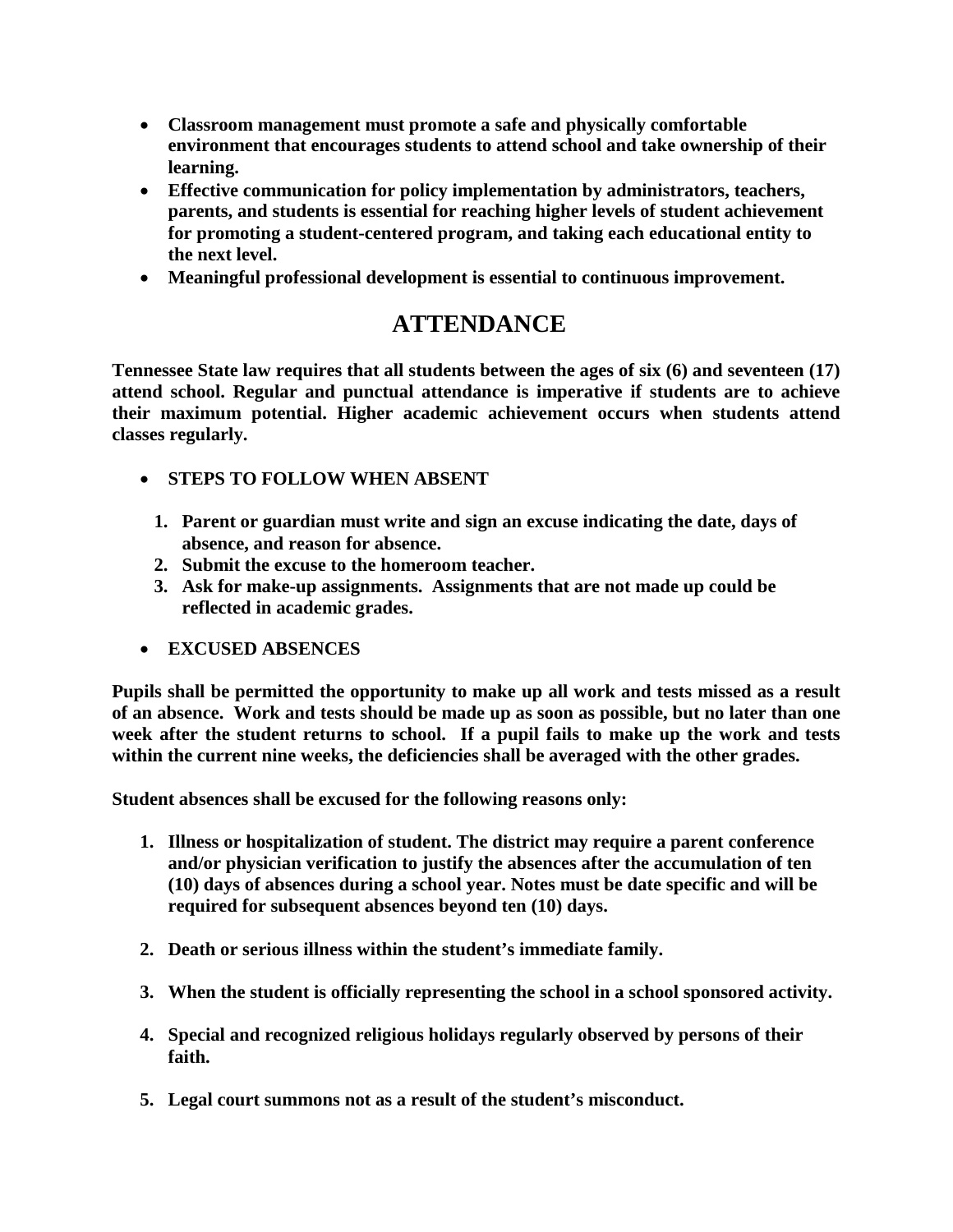- **6. Extenuating circumstances over which the student has no control as approved by the principal.**
- **UNEXCUSED ABSENCES**

**When excessive unexcused absences occur, SCS will seek assistance and support from school-based and community-wide agencies to restore attendance. SCS will also use effective interventions with students and parents to restore and maintain a student's regular attendance. Referral to Juvenile Court or to the District Attorney General will be the final option.**

**A student who does not receive prior approval from the principal for an excused absence must submit a note from a parent/guardian or other appropriate person (e.g. a physician) describing the excused absence immediately upon the student's return to school, but, in any event, no later than two (2) school days after the absence was taken. If no documentation justifying the absence as excusable is submitted within two-day period, the absence will become an unexcused absence.**

**Pupils shall be permitted the opportunity to make up all work and tests missed as a result of an absence. Work and tests should be made up as soon as possible, but no later than one week after the student returns to school. If a pupil fails to make up the work and tests within the current nine-weeks, the deficiencies shall be averaged with the other grades.**

• **TARDIES**

**Students reporting to 1st period after 7:15 A.M. are marked tardy. Any student reporting to school after 7:25 A.M. must report to the office and be accompanied by a parent. Students are expected to transition from class to class within 5 minutes. If a student reports to class after the tardy bell, they will be marked tardy. Continued tardies may result in a parent conference, detention, ISS, and/or suspension. TARDIES AND ABSENCES CAN AFFECT A STUDENT'S OPTIONAL STATUS. Lastly, a student who is absent from school or class without permission will be considered truant and will be subject to disciplinary actions.** 

# **GRADING AND ASSESSMENT**

#### • **CRITERIA FOR GRADING**

**The assessment of a student's academic achievement is used to determine a grade for the student. The grading criteria shall include some combination of the following as determined by the teams/teachers.**

| $10\%$      | <b>Homework</b>                            |
|-------------|--------------------------------------------|
| $25 - 40\%$ | <b>Class Participation/Class Work</b>      |
| $50 - 65\%$ | Assessments (Tests, quizzes, and projects) |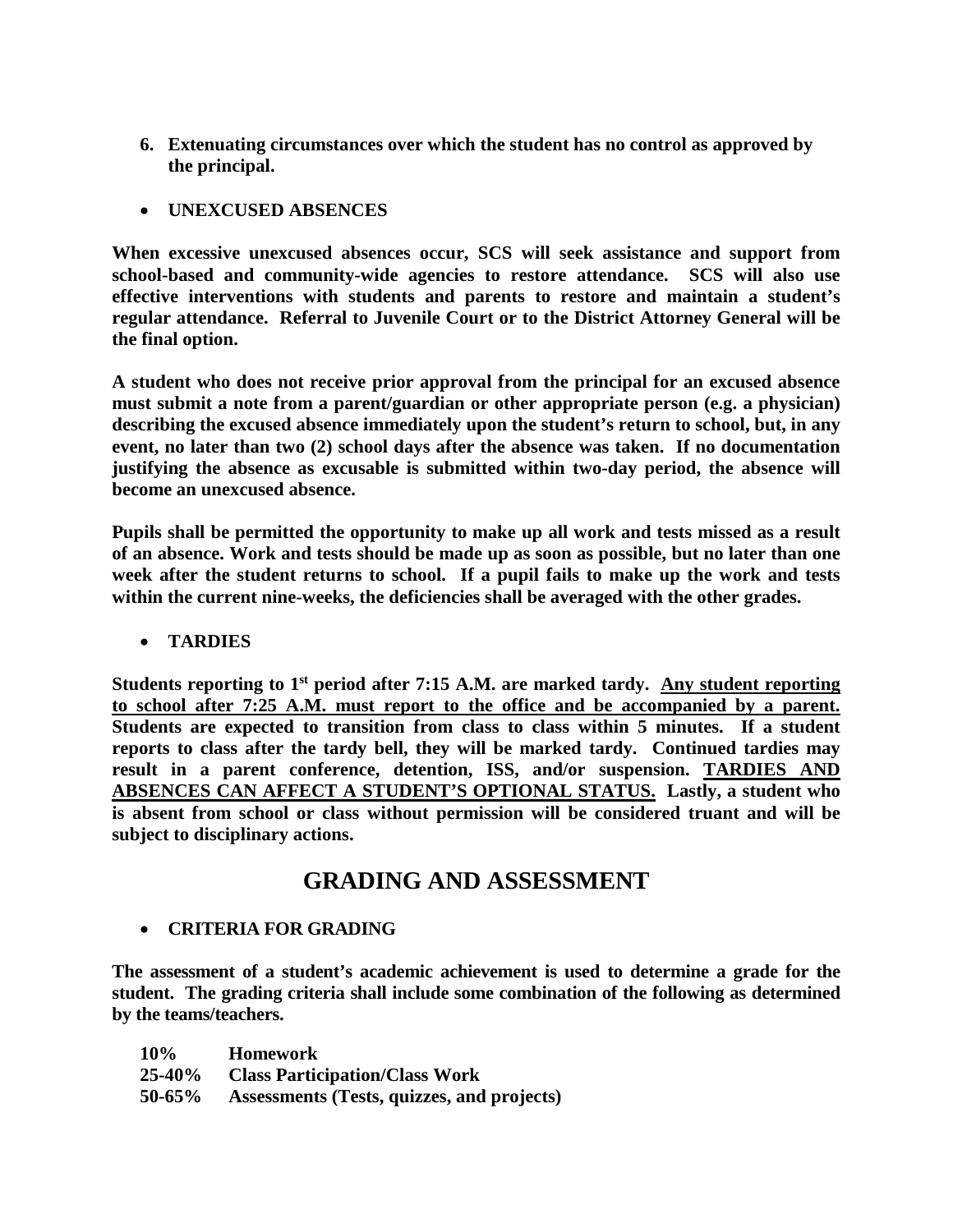**The second semester averages in mathematics, language arts, science, and social studies shall also include the score on the corresponding section of the state test weighted at 15%. Each quarter counts 42.5% and the state test counts 15%.**

#### • **CALCULATION OF GRADES**

| $A = 100 - 93$ | <b>Excellent</b>   |
|----------------|--------------------|
| $B = 92 - 85$  | Good               |
| $C = 84 - 75$  | Average            |
| $D = 74 - 70$  | <b>Low Average</b> |
| $F =$ below 70 | <b>Failure</b>     |

• **CALCULATION OF CONDUCT**

**Conduct will be graded based on a "check" system. If a student is not actively engaged, distracting others, not prepared, or displaying inappropriate behavior, a check will be given in the teacher's grade book. The conduct grade will reflect the number of these checks. The individual teachers and teams will set and communicate their expectations.**

| $E = Excellent$    | $N = N$ eeds Improvement |
|--------------------|--------------------------|
| $S = Satisfactory$ | $U =$ Unsatisfactory     |

# **REPORT CARDS**

**Report Cards are sent home each nine-weeks grading period.** 

• **PARENTCONNECT**

**Parent Connect is a district online system for parents. Parents can view grades, attendance and conduct for their child. Teachers update grades on a regular basis in the system. The school will need a correct email address for parents to access the program.**

• **PARENTLINK**

**Parentlink is an automated calling system that will communicate pertinent school and individual student information to parents. The following are examples of what type of information to expect: progress report dates, when a student is not present at school, report card dates, district-wide announcements, etc… To ensure that all messages from Parentlink are received, it is imperative that all parent/guardian contact information not only be up to date, but also correct.**

#### • **PROGRESS REPORTS**

**A progress report will be sent home with the students after the fourth week of each nine week period.**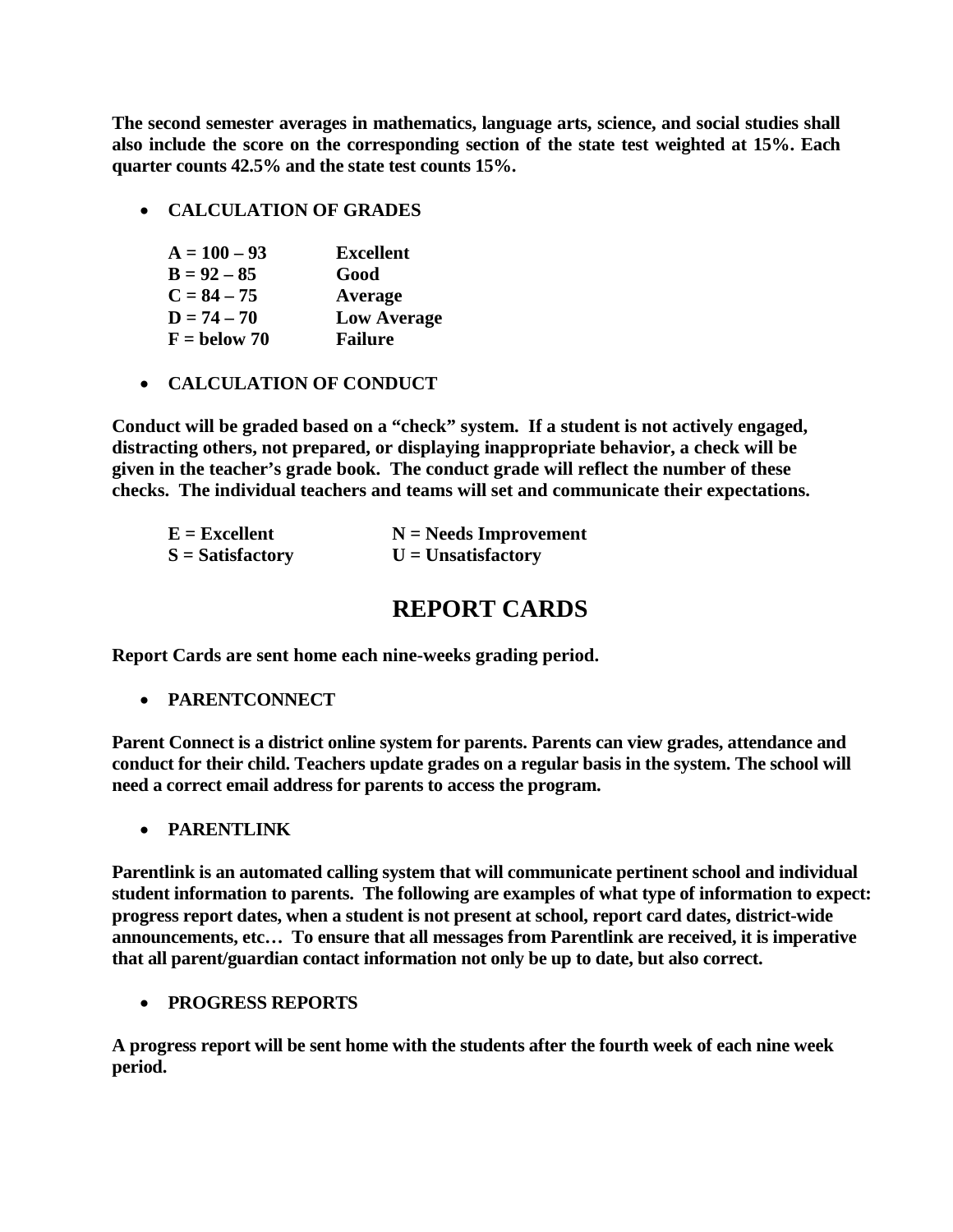#### • **TEACHEREASE**

**The primary method of communication with parents at WSMS is our TEACHEREASE email system. Teachers and parents can communicate through email through the use of this program. Teachers post a brief online message each week outlining assignments and other important information. The principal also sends out a weekly email to all parents with upcoming events and activities. The school will need a correct email address for parents to access and utilize the system.** 

### • **PLAGIARISM POLICY**

*This policy is designed to enhance and enrich the academic and ethical education of students at White Station Middle School. The information outlined in the following policy is intended to provide students with guidelines to enable academic judgment, develop integrity, and preserve honor.*

**Plagiarism/Cheating includes:**

**1. Directly copying the work of another person without using all of the following: quotation marks, proper credit immediately following the quote, and listing any sources on the "works cited" page at the end of the assignment.**

**2. Paraphrasing the ideas of another person without using all of the following: proper credit immediately following the paraphrase and listing the source on the works cited page at the end of an assignment.**

**3. Using and failing to properly credit any work or answers that have been written, created, or developed by another person. This includes work or answers that have been generated through electronic translation engines, literary summary sources, and inappropriate collaboration with other students.**

**4. Recycling previously submitted work.** *Recycling* **an assignment is the resubmission of academic work that has been previously submitted by oneself or another student. 5. Using artwork or pictures without proper citation. Students may not use artwork or pictures, including clip art that was created by another person, without proper citation.**

**Consequences of Cheating/Plagiarism on quizzes, tests, exams, and research papers:**

**1. For quizzes, tests, exams, and research papers, the student will earn a 0.**

**2. Removed from consideration and/or membership in National Junior Honor Society/Beta Club.**

**Consequences of Cheating/Plagiarism on all other assignments will be at the discretion of the teacher and/or administrator.**

#### • **HOMEWORK**

**Homework is defined as meaningful and quality work assignments to students which is intended to be completed during non-instructional hours. Homework helps students**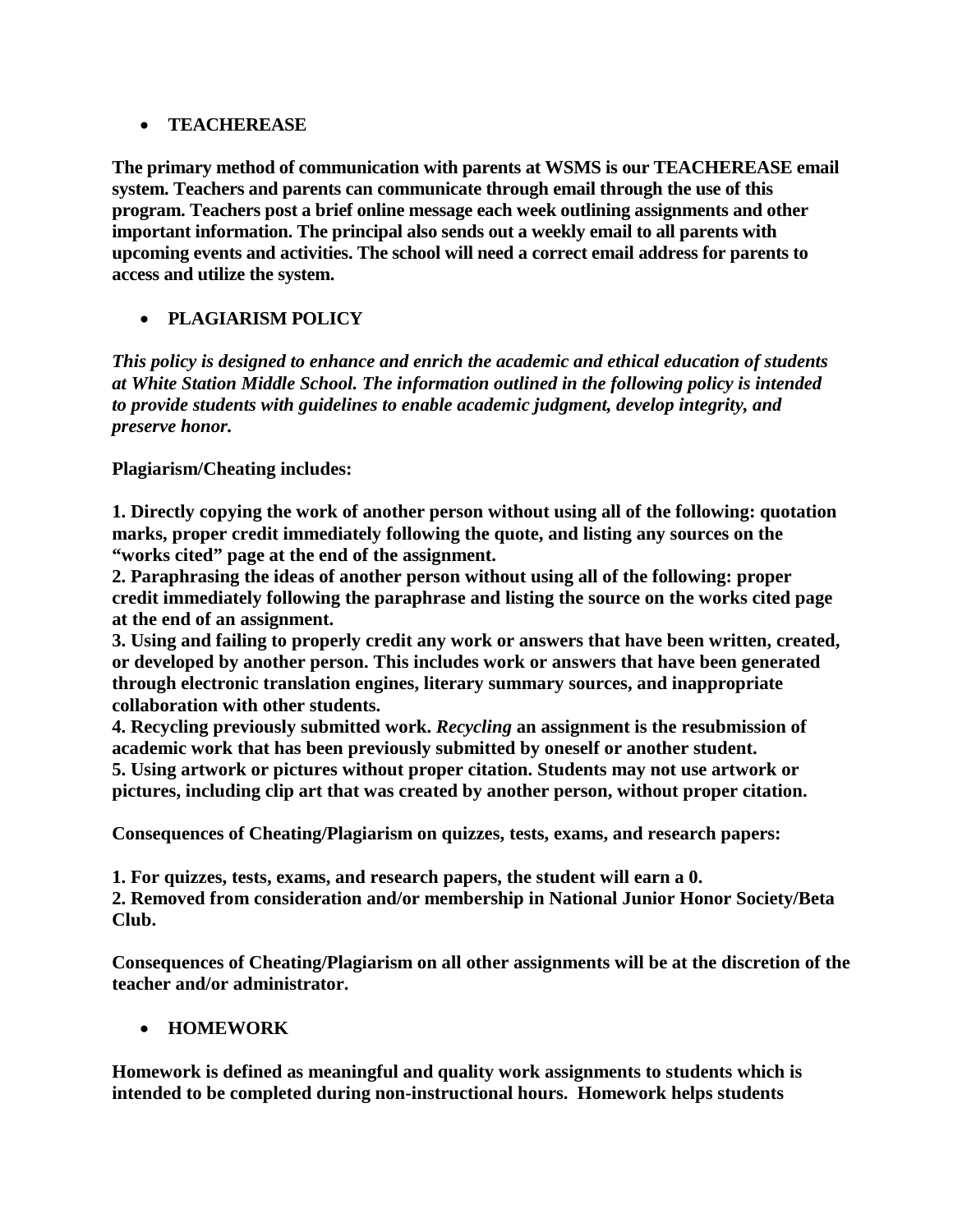**develop self-discipline and a feeling of self-satisfaction and accomplishment. It also serves to reinforce learning that has taken place during the school day.**

#### • **HONOR ROLLS**

**The honor roll is determined from student report cards and is set by Shelby County School Board of Education policy.**

**Principal's List Numerical equivalent of all A's**<br>**E** or **S**  $\bf{Conduct}$ **Honor Roll Academic Subjects Numerical equivalent of all A's and B's No Grade below 85 Conduct E or S Citizenship Conduct All E's**

**White Station Middle School awards High Citizenship.**

#### • **HONOR SOCIETY**

**The National Honor Society membership is based upon a 7th or 8th grade student's outstanding performance in the areas of Scholarship, Service, Leadership, and Character. Information and requirements will be distributed during the first semester.** 

**Standards for admission are determined by the White Station Middle School faculty council, and include GPA requirements, standards for character, leadership, and service in accordance with the guidelines established by the NHS/NJHS.**

• **JUNIOR BETA CLUB**

**The National Junior Beta Club promotes the ideals of character, service, and leadership among 6th grade students. Information and requirements will be distributed during the first semester.**

**Standards for admission are determined by the White Station Middle School faculty council and include GPA requirements, standards for character, leadership, and service.**

• **PROMOTION AND RETENTION OF STUDENTS**

**To be considered for promotion to the next grade, students must demonstrate a minimum level of achievement as determined by teacher-administered assessments of classroom performance with a D (70%) or better in the following areas:**

- **Language Arts/Reading**
- **Mathematics**
- **Science**
- **Social Studies**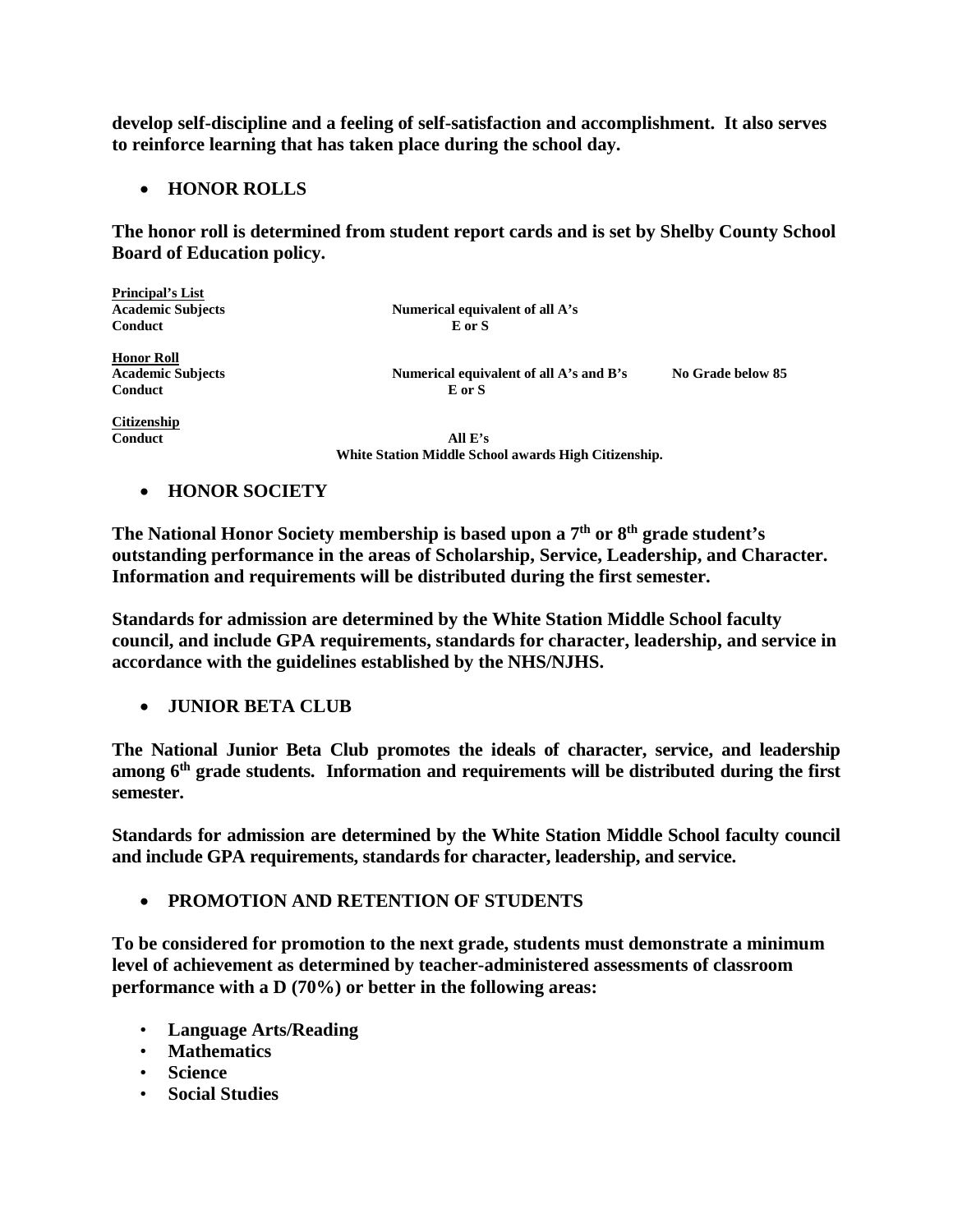# **STUDENT BEHAVIOR**

**The mission of Shelby County Schools is to provide each student with experiences, activities, and forms of instruction that will cultivate and develop to the fullest possible extent the understanding, skills and habits of mind that are necessary to contribute to and benefit from citizenship in our society. To fulfill this mission, we must have an academic environment, which is safe, secure and conducive to learning. Good discipline is the foundation of a successful educational program.** 

**The following are Student Expectations from the Student Code of Conduct: There will be NO tolerance of……**

- **1. Using, possessing, distributing, purchasing, or selling tobacco, alcoholic beverages, illegal drugs, look-a-like drugs or drug paraphernalia. Students who are under the influence are not permitted to attend school or a school function and are treated as though they had drugs or alcohol in their possession.**
- **2. Using, possessing, distributing, purchasing or selling explosives, firearms (including look-a-like), knives or any other object that can be considered a weapon.**
- **3. All students are banned from possessing any type of phone or personal communication device that is turned on or in visible/audible use at any time during the regular school day. Possession means being found in any article of clothing, purse, book bag, carry bag, or in any other location other than the assigned locker during the school day. Other electronic devices such as tablets, MP3 players, game devices, etc… are not allowed. Cell phones can be brought to school by students but must be turned off and placed in the child's locker during school hours.** *The district and/or school does not take responsibility for lost/confiscated items and will not compensate the owner for any lost, stolen or damaged confiscated items while in the custody of the district (Board Policy 6024).*
- **4. Using violence, force, coercion, threats, intimidation, fear, harassment, or other comparable conduct toward anyone (including school personnel, students, or designated visitors) or urging other students to engage in such conduct.**
- **5. Causing or attempting to cause damage to, stealing or attempting to steal, school property or another person's personal property.**
- **6. Unexcused absenteeism.**
- **7. Involvement in gangs or gang-related activities, including the display or possession of gang symbols or paraphernalia, gang recruitment, or gang initiation.**
- **8. Involvement in activities associated with secret societies, sororities, fraternities, or other clubs, by displaying related symbols or paraphernalia, or participating in**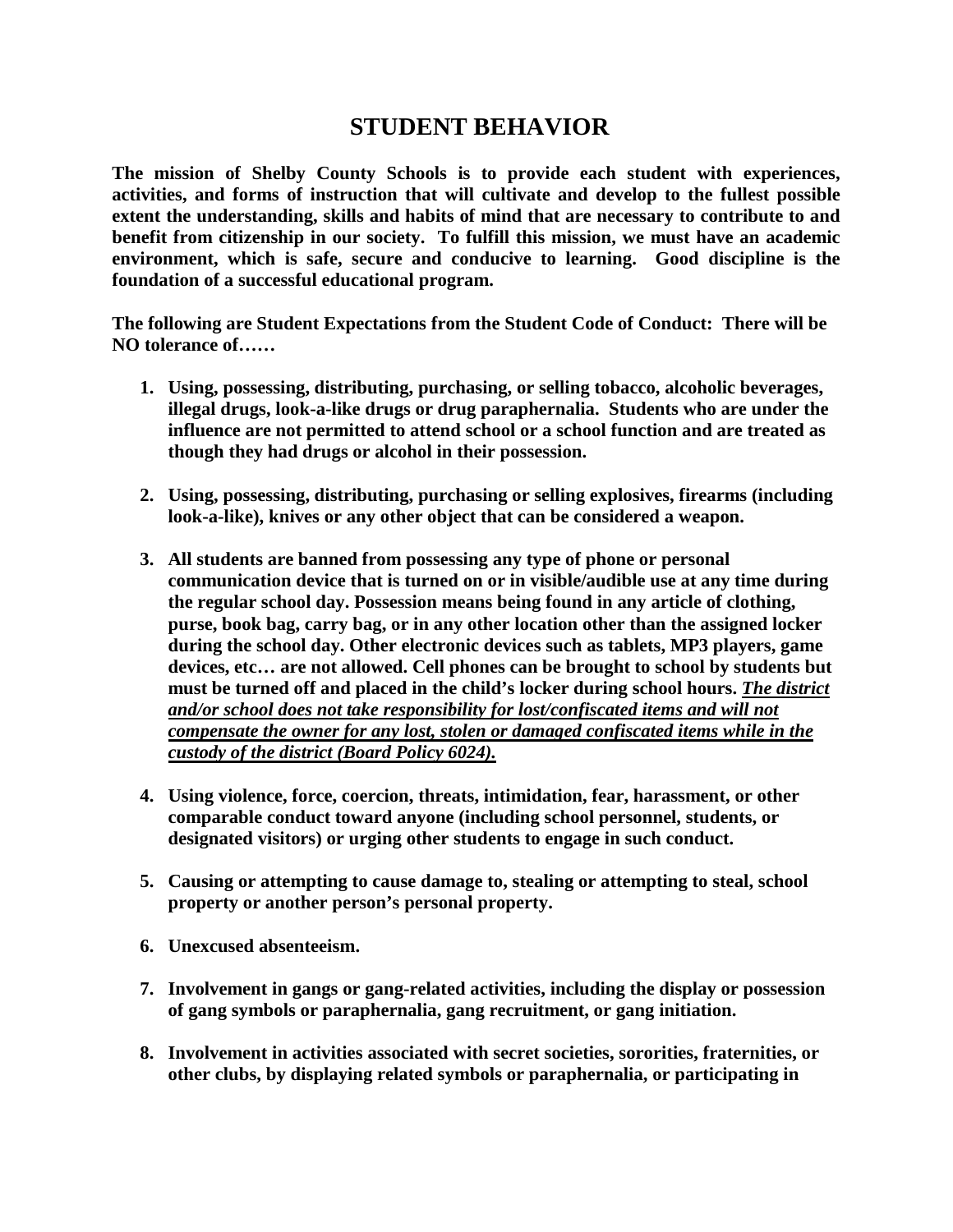**recruitment or invitation activities. No gang, sorority, fraternity, or other club Tshirts.**

- **9. Cursing or use of profane language directed toward other students or staff.**
- **10. Fighting**
- **11. Threatening or striking school personnel, designated visitors or students.**
- **12. Engaging in immoral, obscene, indecent and/or offensive behavior, language, gestures, pictures, writing, or propositions.**
- **13. Falsely activating the fire alarm or making bomb threats.**
- **14. Sexually harassing school personnel or other students.**
- **15. Being insubordinate or disrespectful to school personnel, including cursing or using profane language.**
- **16. Engaging in other behaviors that are inappropriate, detrimental, or which negatively impact others or the learning environment.**

**Offenses that Warrant Immediate Office Referral**

- **Threats/fighting/sexual harassment**
- **Defiant behavior toward an authority figure**
- **Major destruction or defacing of school property**
- **ZERO TOLERANCE OFFENSES**

**The Board of Commissioners is responsible for using reasonable steps to promote a positive learning environment by ensuring the protection of the rights of each student to benefit from their educational experiences. If a student breaks a zero tolerance rule, this action will result in immediate suspension or expulsion.**

• **DISCIPLINE PLAN**

**Good discipline is the foundation of a successful educational program. Positive behavior is based on self-respect and self-control. It is the key to good conduct and proper consideration of other people.**

#### **School Rules**

- **1. Respect yourself, others, and property at all times.**
- **2. Keep hands, feet, objects and unkind words to yourself.**
- **3. Strive for personal excellence in everything you do.**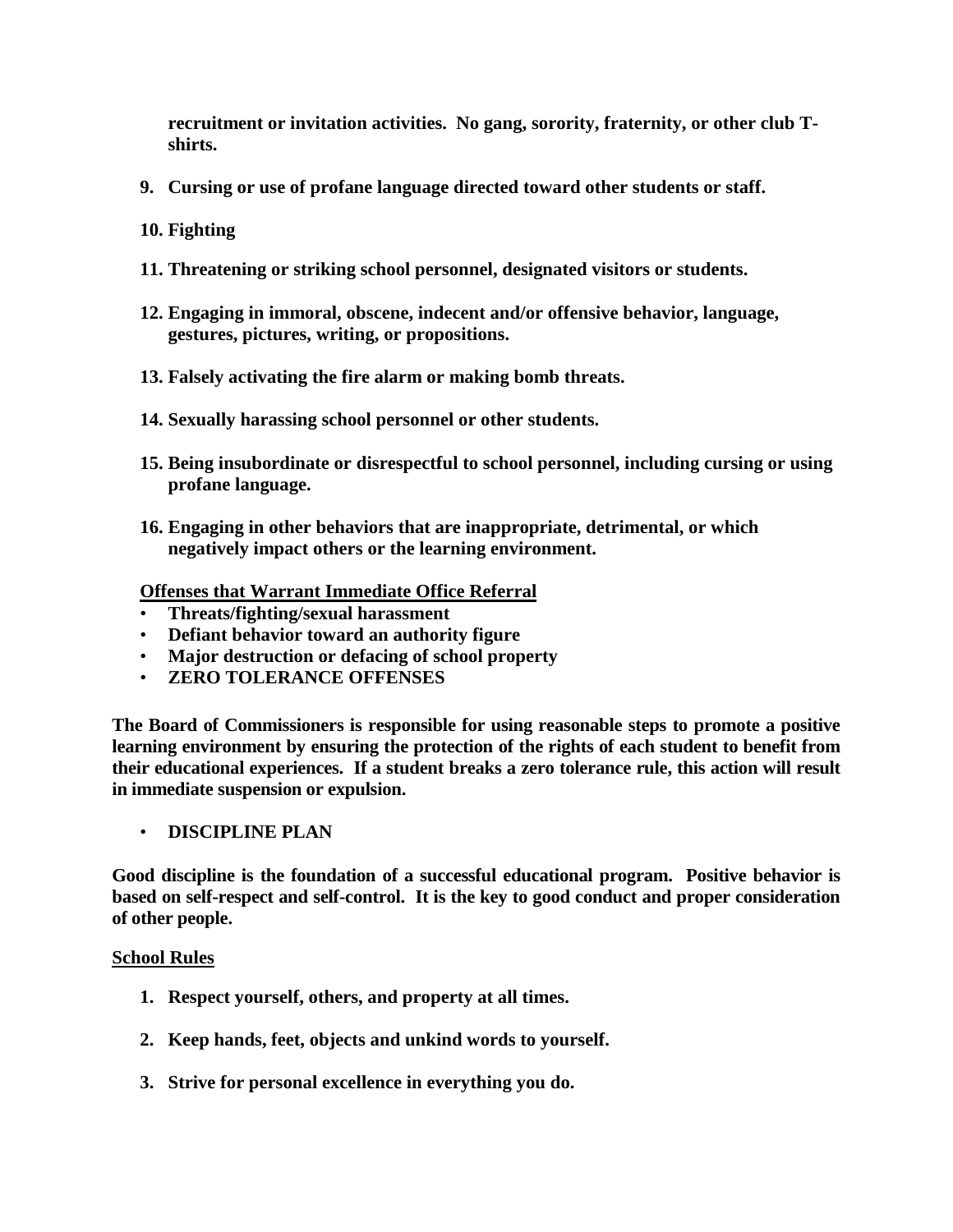#### **Tardy to School/Tardy to Class/Dress Code Violation**

**First Offense = Warning Second Offense = Warning Third Offense = Detention Fourth Offense = Detention Fifth Offense = Parent Conference Sixth Offense = In-School Suspension Seventh Offense = Parent Conference Home Suspension**

**The administration of WSMS strongly believes in promoting a healthy school climate by balancing rules and consequences with student rewards and incentives. Each time a student's ID badge is scanned, that event equals one (1) demerit. Therefore, students who behave and keep demerits to a minimum can earn privileges, such as being able to participate in spirit day, pep rallies, school dances, school trips, and other various activities. Excessive accumulated demerits may result in a student not being considered for membership into prestigious organizations such as National Junior Honor Society or Beta Club.** 

#### **School Entrance Procedures**

- **Students eating breakfast will be allowed to enter the east cafeteria entrance from 6:45 A.M.-7:10 A.M.**
- **8th grade Students will enter through the front door at 7:00 A.M.**
- **7th grade Students will enter through the west stairwell door at 7:00 A.M.**
- **6th grade students will enter through the east stairwell door at 7:00 A.M.**
- **Students may go to their lockers during this time. There will be no students in teachers' rooms prior to 7:00 A.M.**
- **Please be aware that students are only allowed to cross Mason at the east entrance in front of the school at the designated cross walk. In the morning, staff is available to cross students between 7:00 and 7:15 am. The school does not have policing or traffic authority on a public street; therefore, it is essential that all parents follow our traffic protocols to ensure the safety of our students. During inclement weather, please slow down and follow the directives of staff as you enter the drop off areas. If you would like to assist our staff with this important duty, please contact the office.**
- **In case of inclement weather, students will be allowed to wait in the cafeteria/auditorium.**
- **On campus supervision of students will not begin until 7:00 A.M.**

#### **Cafeteria Procedures**

- **Respect and obey the teachers, cafeteria workers, and administrators.**
- **Enter quietly and orderly.**
- **Sit at assigned tables or rows.**
- **Engage in quiet conversations.**
- **Remain seated unless special permission has been granted.**
- **Practice good table manners. (Do not play with or throw food.)**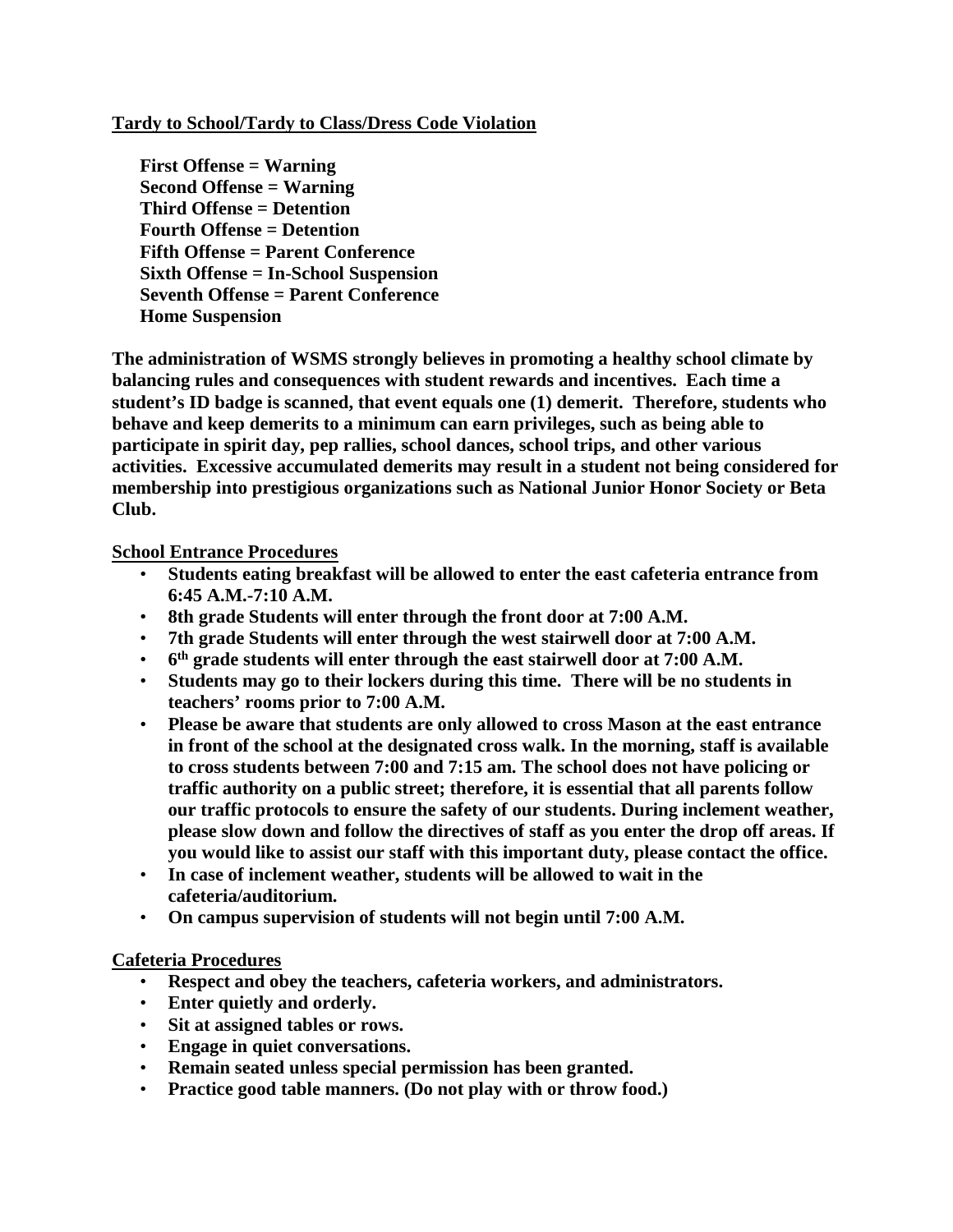- **Keep eating area clean. Place all trash in garbage cans.**
- **Keep your hands, feet and other objects to yourself.**
- **8 students per table.**
- **Each class will be assigned a week of cafeteria clean up duty.**
- **Students are not allowed back in the line once they exit the serving line according to district guidelines. Students should get all items while in the serving line.**
- **Students who bring their lunch from home are not allowed to use napkins, condiments, and other cafeteria supplies according to district guidelines. If your child brings his or her lunch, please make sure he or she has all items needed from home.**

#### **Hallway Procedures**

- **Students may go to their lockers before school, after school, and at the designated time determined by the grade level hall staff.**
- **Students will have 5 minutes to pass from class to class.**
- **During the first 10 minutes and last 10 minutes of each class period, students will not be issued hall passes except for emergencies.**
- **Once the 10 minutes has expired, students must wear a HALL PASS if they are in the hall during instructional time.**
- **6th grade students will be escorted by their teacher to and from exploratory classes and to and from lunch.**
- **During transitions all students must walk on the white tile and stay to the right.**
- **Each grade level is in an assigned wing. Unless students are transitioning to exploratory, lunch, assemblies, taking attendance, etc.., students are not allowed to leave their assigned hallway and wing.**
- **Students are NOT allowed in the Teachers' Lounges for any reason.**

**Gym & Auditorium Assembly Procedures**

- **In the gym students will sit with their teams (6th graders upstairs, 7th graders west bleachers, 8th graders east bleachers).**
- **In the auditorium students will sit with their teams in assigned rows (6th graders sit on the east side, 7th graders sit on the west side, 8th graders sit in the middle).**
- **Always use respectful applause and interaction with performers.**
- **Students will be dismissed by sections. Students are to remain seated until dismissed.**

#### **School Dismissal Procedures**

- **Students will walk in an orderly manner.**
- **Bus riders are to load buses immediately after dismissal at 2:10 pm.**
- **Students involved in extracurricular activities are to meet their coach/sponsor immediately after dismissal.**
- **Once students leave the building, they should not re-enter.**
- **Please be aware that students are only allowed to cross Mason at the east entrance in front of the school at the designated cross walk. In the morning, staff is available to cross students between 7:00 and 7:15 am. In the afternoon, a staff member assists between 2:15 and 2:30 pm. The school does not have policing or traffic authority on a public street; therefore, it is essential that all parents follow our traffic protocols**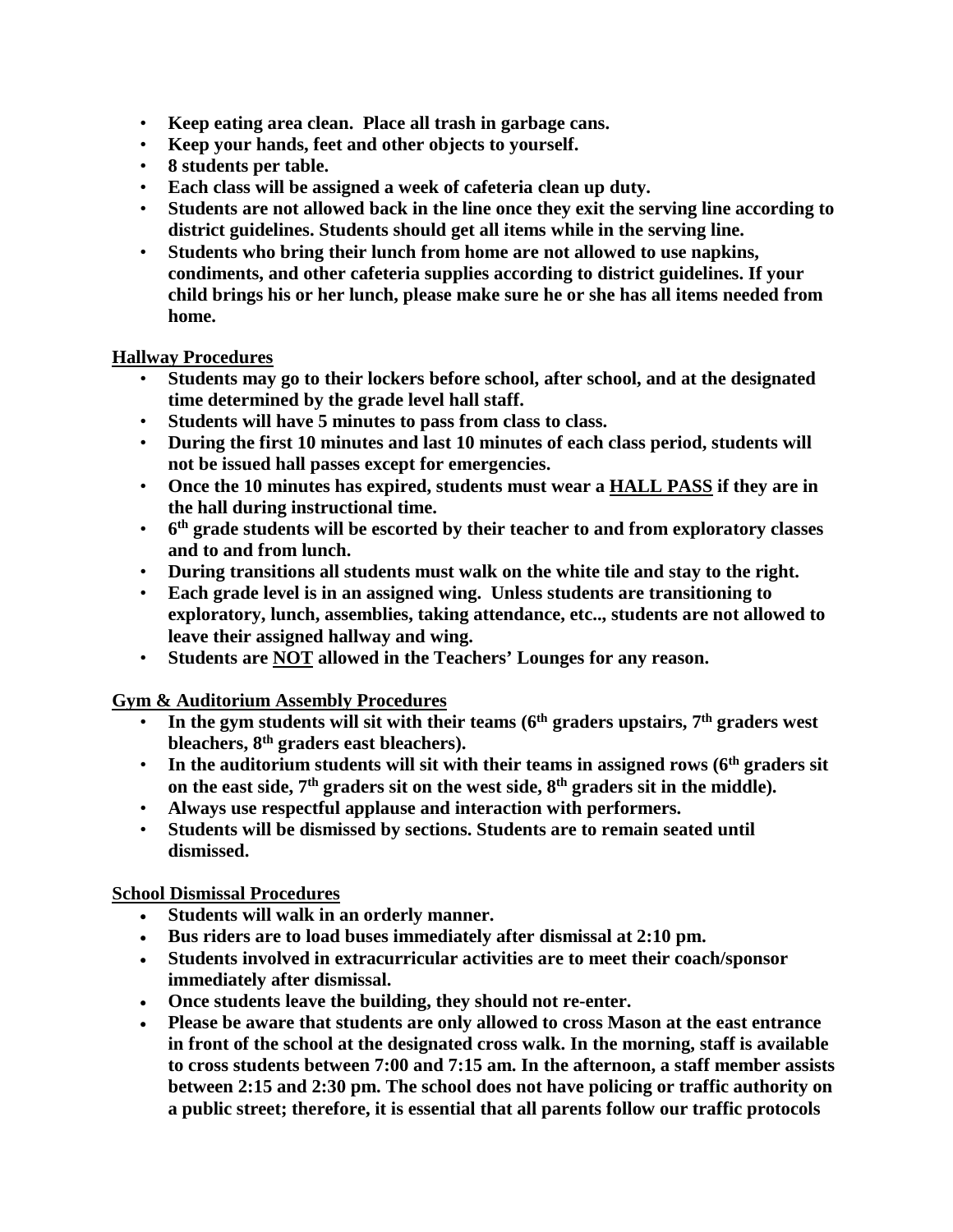**to ensure the safety of our students. During inclement weather, please slow down and follow the directives of staff as you enter the drop off areas. If you would like to assist our staff with this important duty, please contact the office.**

- **All unsupervised students must be off the campus by 3:00 P.M. If students have not been picked up by 2:45 P.M., they must wait for their ride in the covered area near the front door of the building. Students who are not picked up in a timely manner may receive a disciplinary consequence.**
- **Students who participate in an after school activity or event must be picked up within 20 minutes of the activity ending. All students in an afterschool activity or event must stay with their assigned coach or sponsor until they are picked up. Students who are not picked up in a timely manner may receive a disciplinary consequence or be removed the afterschool activity.**

#### **Bus Rules**

- **1. Students must have an official bus pass to ride the bus. Students who have lost a bus pass must come to the office after morning announcements to request a new pass. Students must pick up the pass in the office or with an administrator before bus dismissal. Students will receive a required parent conference with a school administrator or other disciplinary consequence for excessive reprinting of lost bus passes.**
- **2. Students will arrive at the bus stop before the bus arrives.**
- **3. Students will wait in an orderly line and avoid horseplay.**
- **4. Students will go directly to an available or assigned seat when entering the bus.**
- **5. Students will remain seated and keep aisles and exits clear.**
- **6. Students will obey the driver promptly and respectfully.**
- **7. Students will refrain from throwing or passing objects on, from, or into buses.**
- **8. Students will refrain from the use of profane language, tobacco, alcohol, drugs or any other controlled substances on bus (violation of any of these rules will result in discipline according to current board policy).**
- **9. Students will refrain from eating and drinking on the bus.**
- **10. Students will respect the rights and safety of others.**
- **11. Students will refrain from extending head, arms or objects out the window.**

#### **Expectations for students**

- **1. Students will attend school daily and always be on time.**
- **2. Students will bring school supplies to class each day**
- **3. Students will refrain from bringing electronic devises (i.e. PSP, MP3 players), large sums of money or other personal items, which could cause disruption in the classroom. In the event a student brings something inappropriate to school, the principal will hold the object until the parent comes in to pick it up.**
- **4. Students will maintain proper conduct at all times.**
- **5. Students will not leave school at any time without permission from the office.**
- **6. Students are not to bring candy, gum, potato chips, or other junk food unless they are a part of a regular sack lunch. All food and drink must be consumed or discarded before leaving the cafeteria.**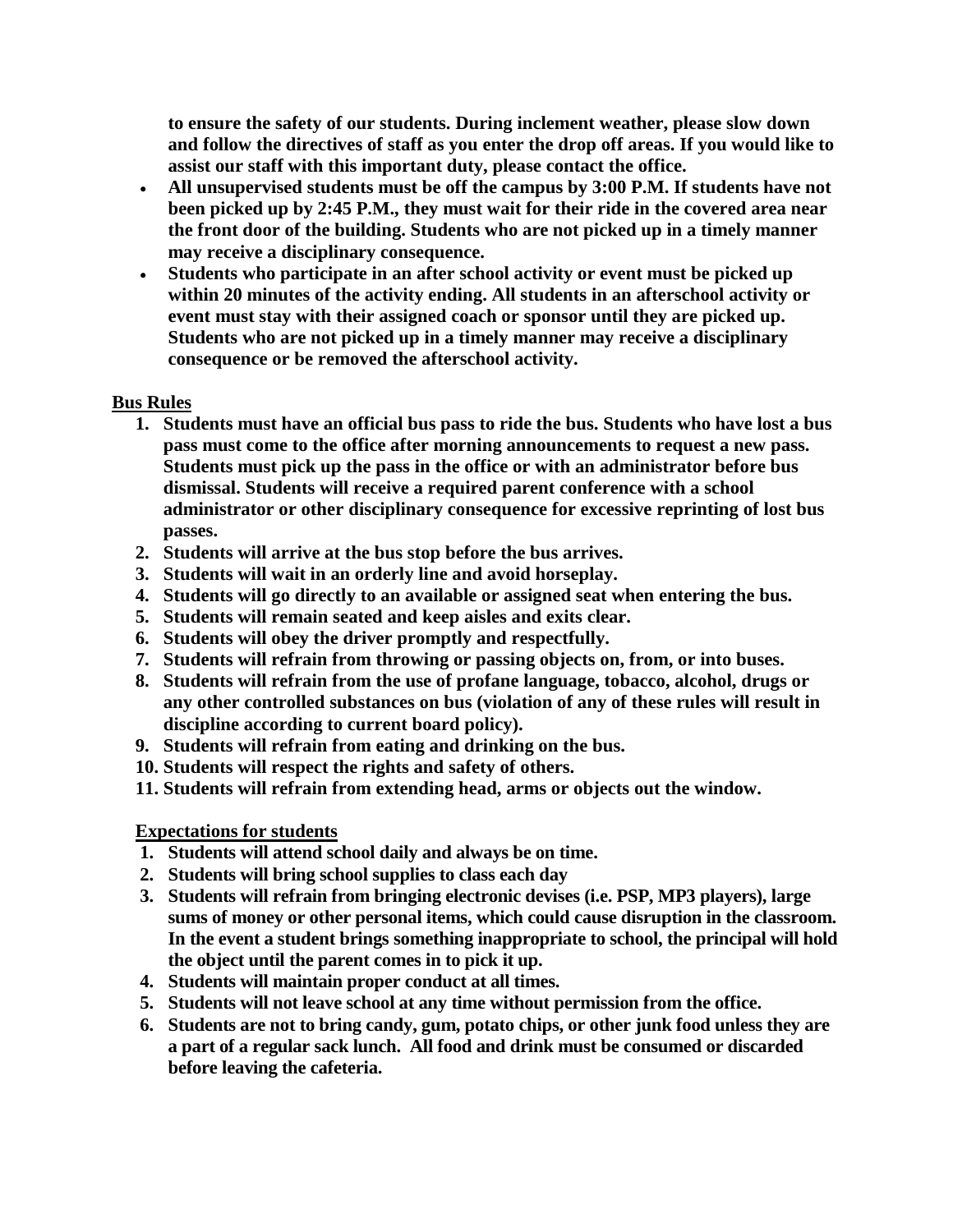- **7. Students will show school pride by obeying school rules and respecting the rights and property of others.**
- **8. Students/parents will be responsible for restitution if they damage or destroy school property.**
- **9. Students will refrain from aggressive behavior on the bus and on the school property.**
- **10. Students will be off campus NO LATER than 3 P.M. unless they are being supervised by a coach, tutor, or afterschool sponsor. Students who are habitually picked up late will receive a required parent conference or other disciplinary actions.**
- **11. Students participating in extracurricular activities will be picked up immediately following their practice/game.**
- **12. Plagiarism is neither condoned nor tolerated. Students will not cheat by looking off of someone else's paper, turning in someone else's work, not properly citing sources, not listing references, etc…**

**Dress Code**

- **Clothing or items that distract other students from their work, disrupt class, or create a potential safety hazard are not permitted (excessively large jewelry, large belt buckles, etc..,).**
- **Tops (shirts, blouses) must be solid WHITE, DARK NAVY BLUE, GRAY or BLACK, with collars and sleeves. Acceptable styles include Polo or golf-style shirts, Oxford or button-down dress shirts, turtlenecks, and white blouses with Peter Pan collars.**
- **GREEN shirts are acceptable ONLY if they have the WSMS logo available through MidSouth Solutions. Official WSMS shirts may be purchased during registration.**
- **Sleeveless tops are not acceptable.**
- **Only WHITE, NAVY BLUE, BLACK, GRAY, and GREEN t-shirts may be worn underneath uniform shirts.**
- **Vests, shirts, sweaters, sweatshirts, cardigans, and "hoodies" are permitted as items that may be worn over the uniform top. They must be solid WHITE, NAVY BLUE, GREEN, GRAY or BLACK.**
- **Bottoms (pants, walking shorts, skirts and jumpers) must be BLACK, TAN, or NAVY BLUE. Acceptable pants styles include full-length dress pants, boot cut or straight-legged pants, cargo pants, straight-legged Capri pants, cropped pants and walking shorts.**
- **Shorts, skirts, dresses or jumpers must be no more than four inches above the knee or longer.**
- **Denim jeans, tight-fitting or baggy pants, tights, and pants made of spandex are NOT acceptable. Tights or leggings cannot be worn as the main article of clothing as a bottom. If they are worn as an undergarment, they must be in the school colors (white, green, navy, black or grey) and the shorts or skirt over them must be the appropriate length. If belts are worn, they must be fitted at the waist.**
- **Shoes should not have heels higher than an inch and a half. All athletic or tennis shoes, as well as boots, are acceptable.**
- **Mules and clogs are not permitted.**
- **If sandals are worn, they must have a heel strap.**
- **No denim material may be worn as uniform clothing.**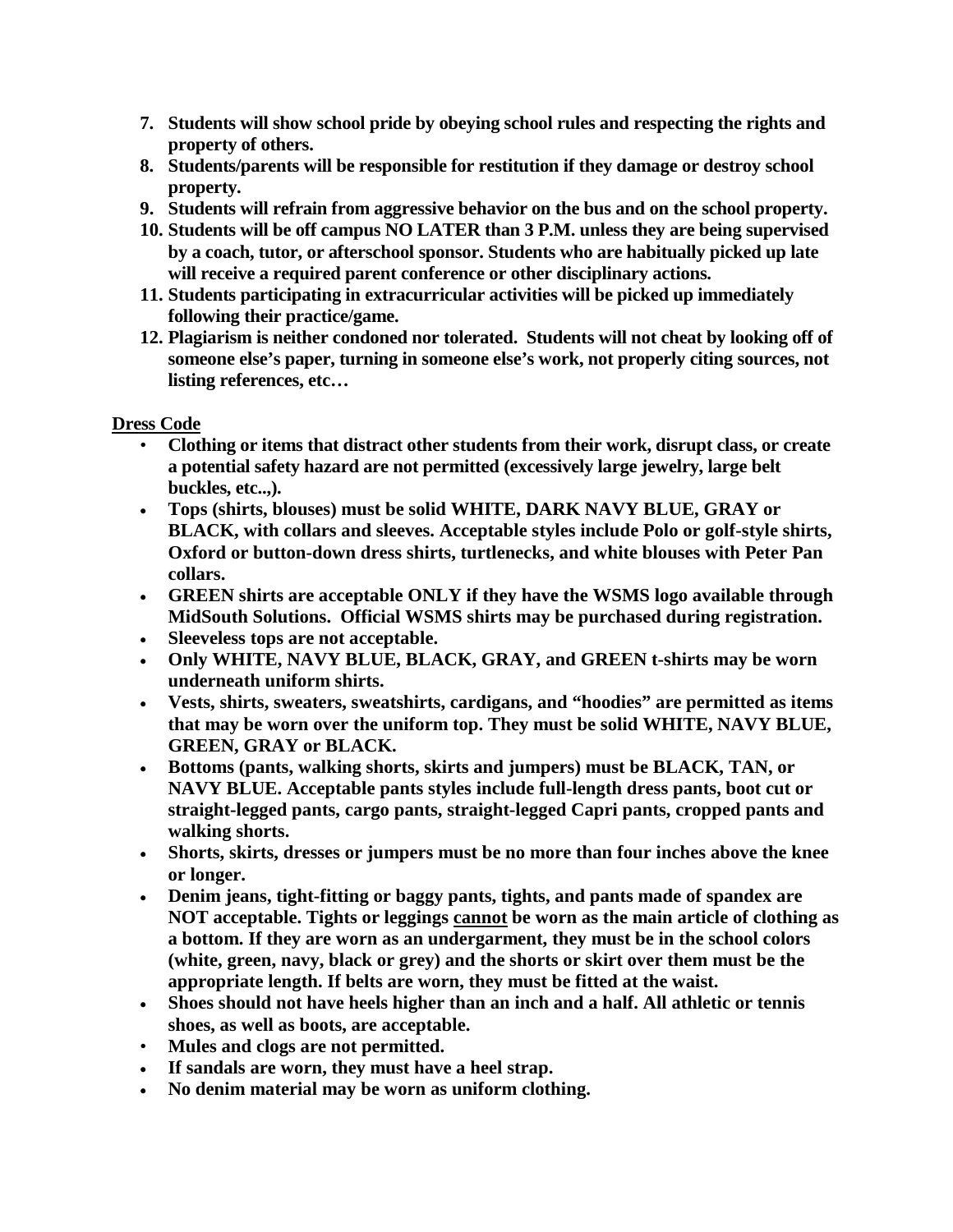- **All uniform clothing must be plain without any manufacturer's logos, brand names, pictures, or insignias visible on the clothing.**
- **Heavy coats and raincoats are not to be worn during the school day unless permitted by the principal for special circumstances. These must be kept in the student's locker.**

**Uniform Violation Policy**

**Teachers will check students during homeroom for dress code violations.**

**First Offense = Warning Second Offense = Warning Third Offense = Detention Fourth Offense = Detention Fifth Offense = Parent Conference Sixth Offense = In-School Suspension Seventh Offense = Parent Conference Home Suspension**

# **WHITE STATION MIDDLE SCHOOL WEBPAGE**

**Announcements and information can be found on WSMS webpage. Parents and students are encouraged to visit this site. An updated school calendar, parent links, student links, teachers' email addresses, and other pertinent information can be found on this page.**

**<http://www.scsk12.org/schools/whitestation.ms/site/index.shtml>**

# **AGENDA BOOKS/STUDENT PACKS**

**The agenda book is used to document all homework assignments and assist in communication with teachers. All students at the beginning of each class will be required to write down all homework assignments for the day. Parental involvement in this program will ensure its success. Parents, please assist us in this endeavor by asking to see your child's agenda book on a daily basis.** 

**A student pack including the team t-shirt, Agenda Book, locker fee, mesh bag and science lab fee may be purchased for \$20.00**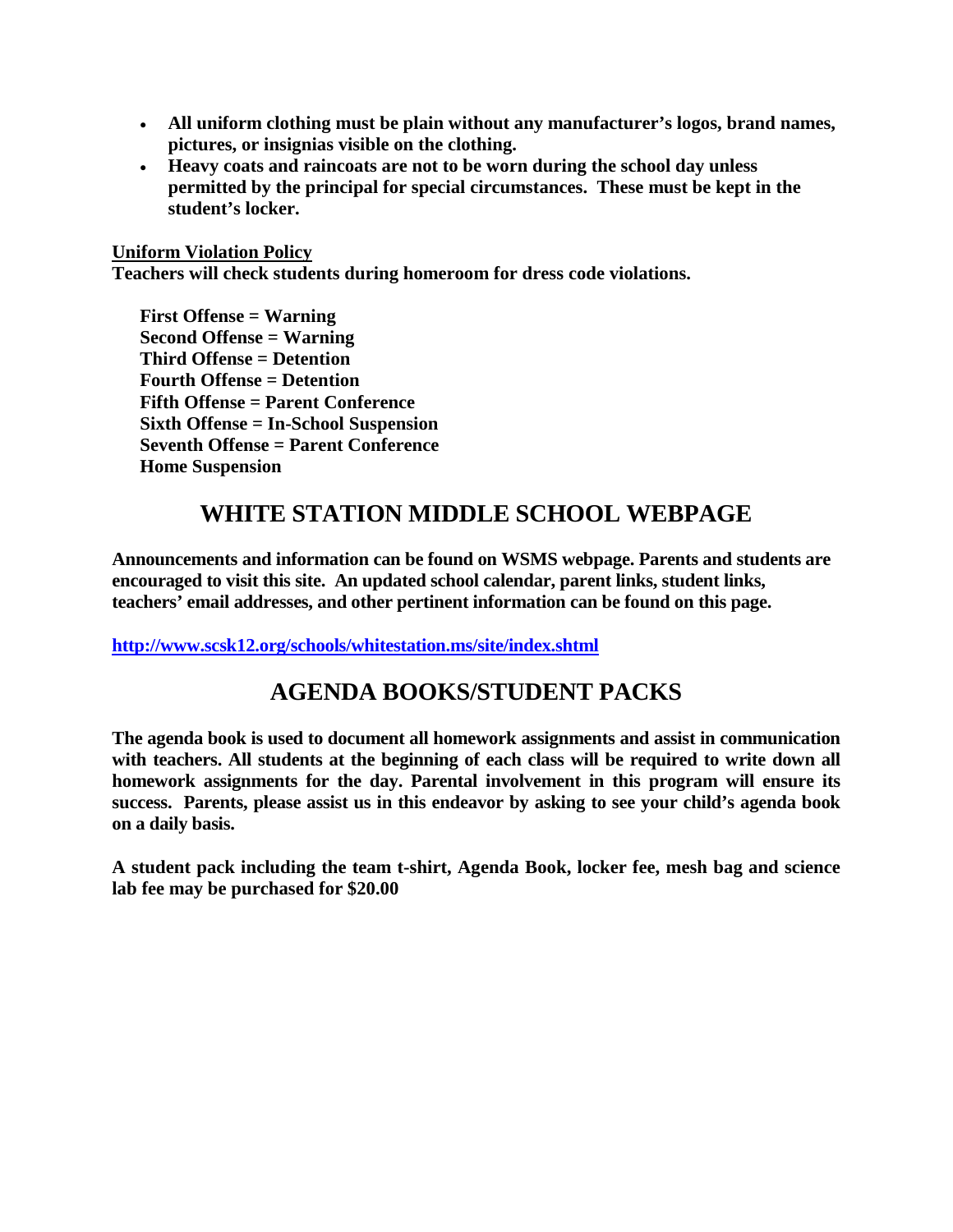# **BACKPACKS AND BAGS**

**Backpacks may be brought to school; however, they should be kept in the locker during the school day. Rolling backpacks are not allowed. Young ladies are allowed to carry purses. We ask that young ladies refrain from carrying any backpack purses to school. Students are allowed to carry P.E. clothes and folders in their WSMS bag only. When the student receives their agenda book, a mesh bag will be given to them. If a student loses his/hers, a replacement mesh bag will be sold in the library for \$5.00. (Note: Any bags on White Station Middle School property are subject to search at any time by the administration)**

### **P.E. CLASS AND UNIFORMS**

**Students who are scheduled for P.E. will be required to wear both a green or white plain tshirt and black or gray athletic shorts. Parents can also purchase P.E. uniforms with the WSMS logo from Midsouth Solutions during registration. It is strongly recommended that students bring a lock from home for the P.E. lockers to secure their items if they have P.E. class.** 

## **TEXTBOOKS**

**All students will be issued textbooks to use at school and home. These textbooks will be issued to each student with a receipt for parents to sign. Parents will be held responsible for the return of all textbooks that will be issued to your child. If a student relocates resulting in a transfer from WSMS, all textbooks must be returned to the school in the appropriate condition given before any records will be released for the transfer. If any book is damaged or lost at the end of the year, the parents are responsible for replacing the books. If any textbook is damaged but still can be used, the parent will be charged a \$10.00 rebinding fee. Please contact the school librarians to determine the cost of a missing or lost textbook.**

# **CAFETERIA**

**No open food is to be taken out of the cafeteria at any time. Cleanliness is always stressed in the cafeteria. Students are responsible for helping to keep the cafeteria clean. Each student will be responsible for cleaning and picking up paper under and around tables and trash cans. Breakfast and lunch are free to all students.**

#### **FEE WAIVER**

**If a student is eligible for free or reduced price meals, he/she is also eligible for fee waivers. A fee waiver form must be completed and returned to the school each year in order for a student to receive a fee waiver.**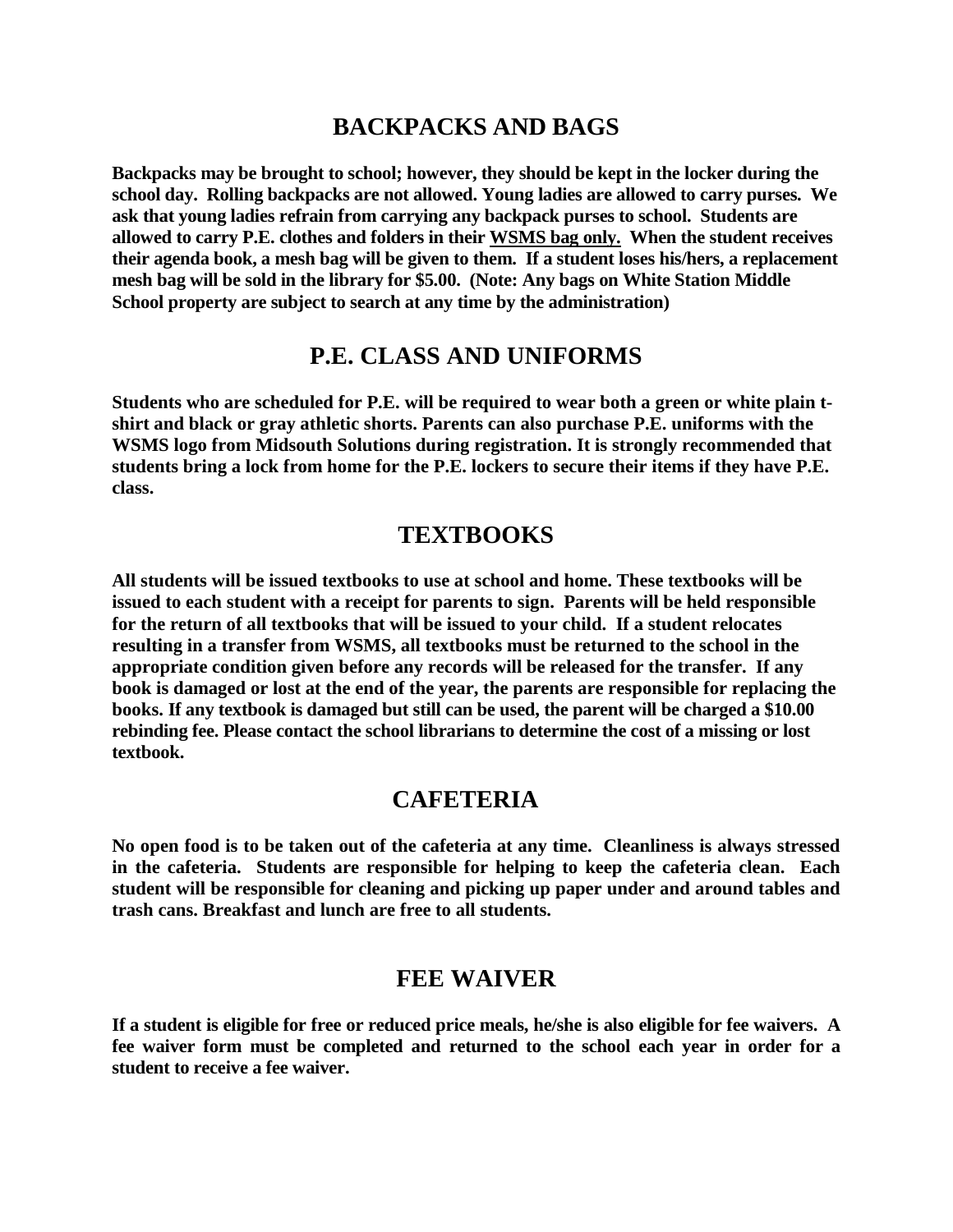• **FEES ELIGIBLE**

**Activities that are a required part of a course Fees for participation in courses for credit grade**

#### • **FEES NOT ELIGIBLE**

**Fines for overdue or lost library books Charges for lost or destroyed textbooks Debts owed the school Club membership or dues Fees for event outside the school day**

# **PAYMENTS**

**Students and/or parents can make purchases or payments with cash or money orders. The school does not accept checks.**

# **COMPLAINTS**

**The following information about how to bring a complaint to the school is intended to provide parents and students an opportunity to resolve questions or problems that may arise.**

- **All complaints must be taken care of within ten calendar days of learning about the event or problem.**
- **All student matters should be discussed first with the appropriate classroom teacher.**
- **If the teacher's decision is not satisfactory, the complainant may request a conference with the principal.**
- **Please remember to schedule an appointment with the principal so that we can serve you in a timely manner.**

# **GUIDANCE**

**School Counselors are available to assist students and families who are experiencing academic or adjustment difficulties. Counselors are also available for academic screening and planning when students are experiencing difficulty with schoolwork. The school psychologist and social worker work closely with the counselors in these referrals. Students may be referred by parents, teachers, and school administrators or by the students themselves. The counselors' coordinate the system-wide testing. The four-year plan for high school is developed in the 8th grade with the counselors' assistance.**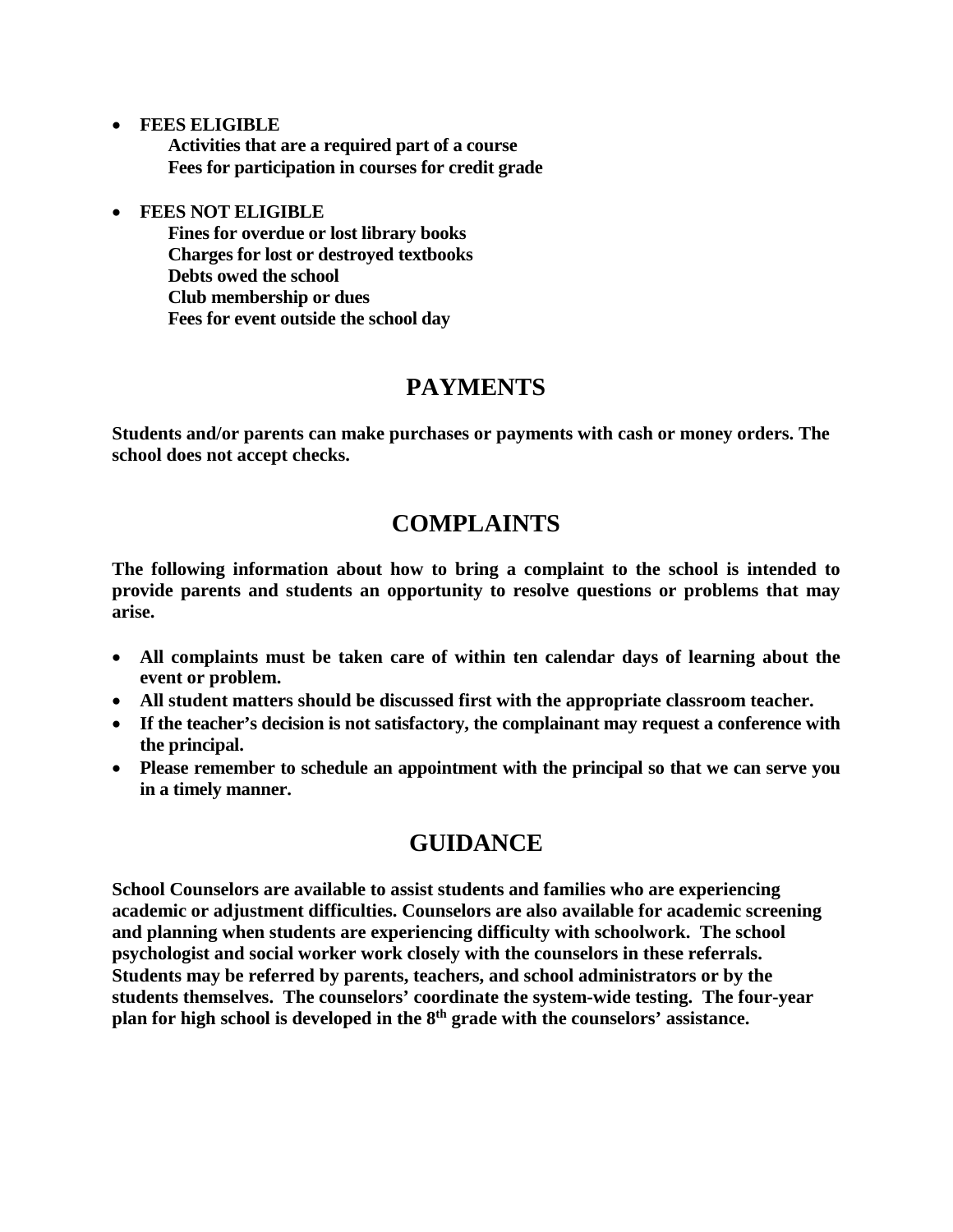# **HEALTH POLICY**

- **Parents will be notified in cases of illness and or injury. PARENTS MUST KEEP THE SCHOOL UPDATED ON ANY CHANGES IN ADDRESS, EMAIL ADDRESSES, TELEPHONE NUMBERS, AND/OR EMERGENCY CONTACT NAMES OR TELEPHONE NUMBERS.**
- **A student, whose illness requires that the student be sent home, will be given appropriate attention and supervision until the student's parent or other authorized person arrives.**
- **A student with uncontrolled diarrhea or vomiting will be provided care apart from the other students until the student's parent or other authorized person arrives.**
- **Students will not be allowed to remain at school if one or more of the following exists:**
	- **a. If the illness prevents the student from participating comfortably in school.**
	- **b. If the illness results in greater need for care than the staff can provide without compromising the health, safety, and supervision of the other students.**
	- **c. Oral temperature of 100 degrees or greater. Student must be free of fever for 24 hours before returning to school.**
	- **d. Diarrhea.**

# **MEDICATIONS**

**Sometimes it is necessary for students to take prescription medicine while at school. Medicine must be brought immediately to the office by the parent only. We can only store 10 days of medicine at a time according to district policy. Medicine must be in a prescription bottle with the student's name, name of the medication, doctor's name, a directive for the administration of the medication, and a pharmacy shown on the pharmacy label. The student is responsible for coming to the office at the appropriate time to take the medication. Approved possession of a student's own prescription medication during the school day is limited to life-threatening conditions and must have prior authorization by the district. Medicine that is to be taken three times daily does not need to be administered at school. It can be given before and after school and at bedtime.** 

# **LOST AND FOUND**

**Please label all coats, caps, and book bags to make identification easier. There is a lost and found bin for clothing in the main hallway and a bin for text books in the library where the student should look for missing items. All found items are placed there for parents or students to look through. Electronic or valuable items that are found are stored in the main office. All unclaimed articles of clothing or other items will be donated to charity or discarded after a certain period of time.**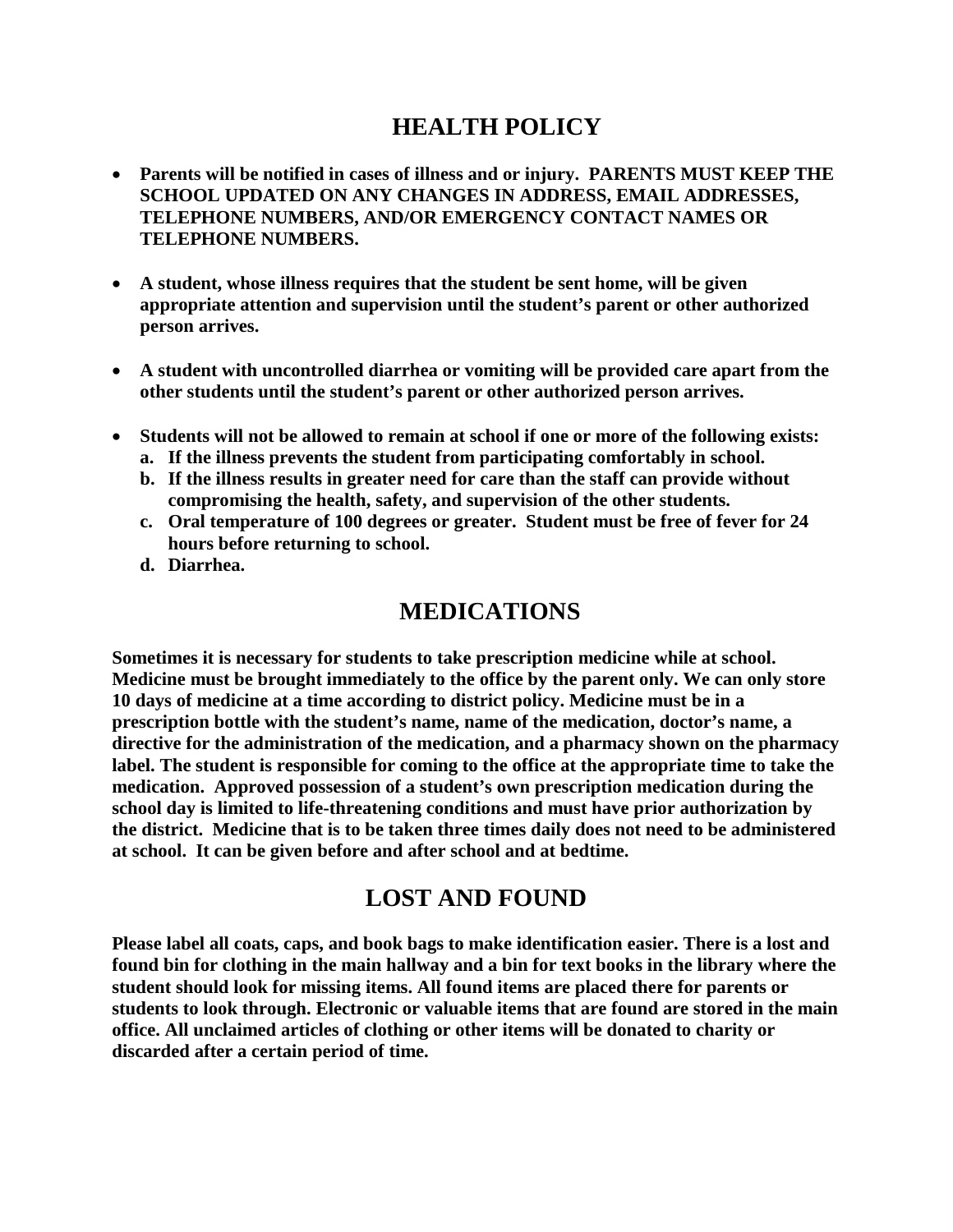# **PHONE USE**

**Students will only be allowed to use the phone if they are sick. Students will not be allowed to use the phone to call for forgotten homework, permission slips, or supplies. Students may NOT use the phone in the office unless they have a Hall Pass from a teacher.**

**Teachers will not be called to the phone to talk to parents during instructional time. A voice message may be left for the teacher to return the call during the planning time.**

# **SAFETY DRILLS**

**Safety drills are conducted according to recommended procedures. If parents or other visitors are at school during a drill, they will be expected to participate.**

- **Fire Drills are conducted monthly**
- **Tornado Drills are conducted twice yearly**
- **Earthquake Drills are conducted twice yearly**
- **Metal Detectors are conducted monthly and are unannounced**
- **Lock Downs are conducted at the discretion of SCS**

# **FIELD TRIPS**

**Field trips are planned experiences that provide students with insight, information, and knowledge that constitute an extension of the regular classroom instruction. To ensure student safety, each field trip shall be supervised by school personnel at a minimum of one adult for every twenty students, so that good discipline is maintained. There are cases where the classroom teacher may advise greater supervision. Prior to departure signed parental permission forms must be obtained for each student.** 

# **VISITORS**

**Parents and other visitors are welcome to visit our school. To ensure school safety, all visitors must report to the office. Visitors will be issued a badge or name tag which should be worn at all times.**

**Visits to individual classrooms during instructional time are permitted only with approval of the principal and teacher. Such visits are not permitted if their duration or frequency interferes with the delivery of instruction or disrupts the normal school environment.** 

**Parents and parent designees, who come to school to sign students out and remove them from school, must report to the office. Students will not be released to parents from the classroom, only from the office.**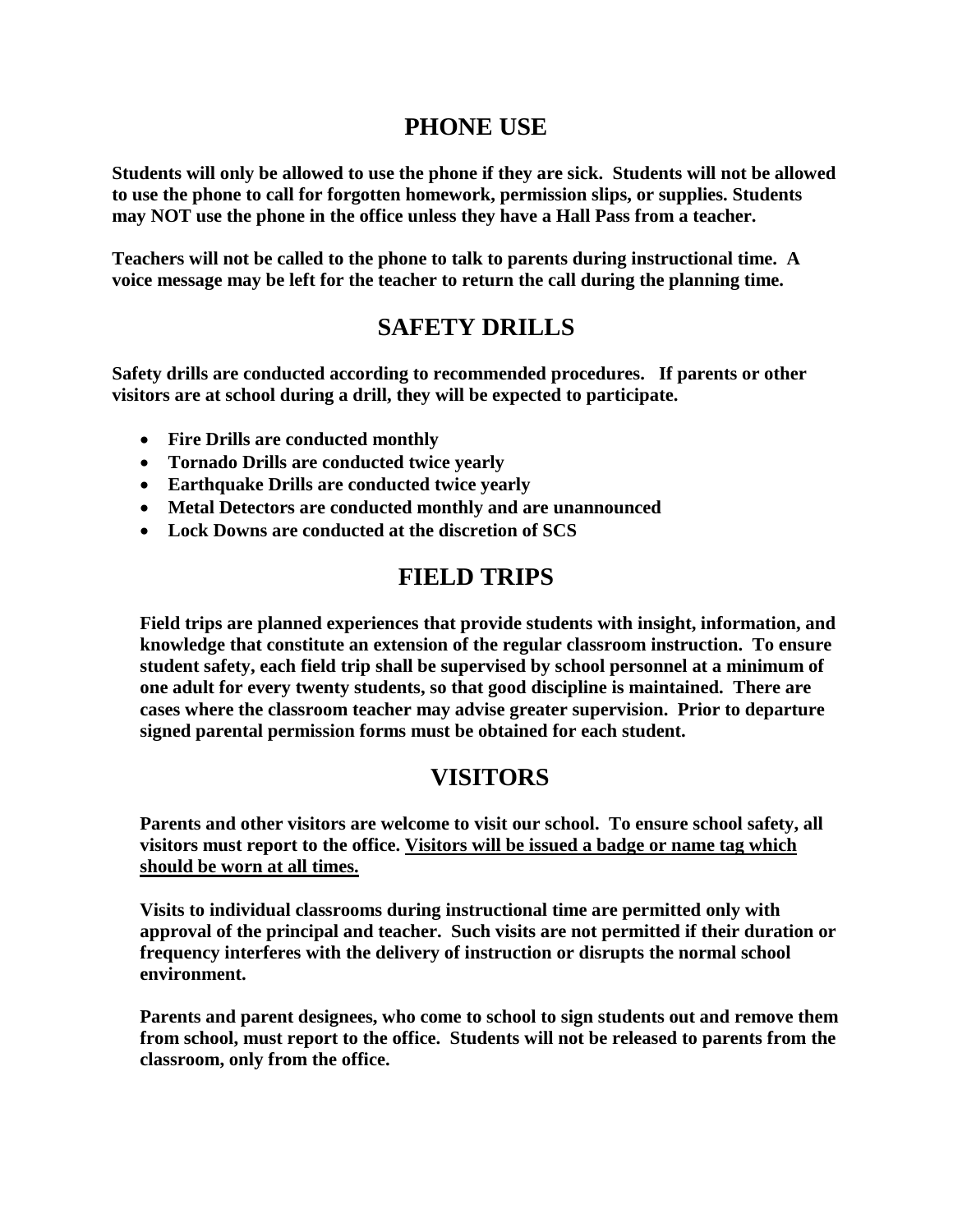**If parents are dropping off any item that students may have left at home, we ask that you bring these to the main office. We will arrange for the students to pick up these items during lunch so they will not miss instructional time or disrupt the class to make an announcement.**

# **PARENT TEACHER ORGANIZATION**

**The White Station Middle School Partners in Education (PIE) exists to promote the welfare of our students. Parents are encouraged to join and support the activities of the school. Please sign our volunteer form. Meetings are scheduled each 9 weeks. Meeting times will be posted on the school calendar and the PIE website.**

• **WATCH D.O.G.S**

**White Station Middle School has an active WATCH D.O.G.S. (Dads of Great Students) group. If you are interested in becoming a part of this organization, please ask the office staff for more information.**

• **SCHOOL LEADERSHIP COUNCIL**

**White Station Middle School participates in School-Based Decision Making. The governing body is comprised of parent representatives, teacher representatives, a facilitator, and the principal. Nominations and elections will be held at the beginning of the school year.**

**The Goals of the Leadership Council** 

- **To focus on school improvement**
- **To develop ownership in the school**
- **To help parents feel their contributions are worthwhile by involving them in significant decisions about school improvement.**
- **To involve the broader community, particularly business/corporate, in supporting the schools.**
- **To improve the marketing of the school's program by increasing the number of persons who are knowledgeable about the school.**
- **To demonstrate that participatory decision making can work effectively**
- **To improve the quality of decisions made with regard to school improvement issues**

# **PLEDGE OF ALLEGIANCE**

**Reciting the Pledge of Allegiance will be a daily routine at White Station Middle School. The school day begins with reciting the Pledge of Allegiance and the school rules. No student will be compelled to recite the Pledge of Allegiance. The parent should notify the principal in writing if a student desires not to recite the Pledge of Allegiance.**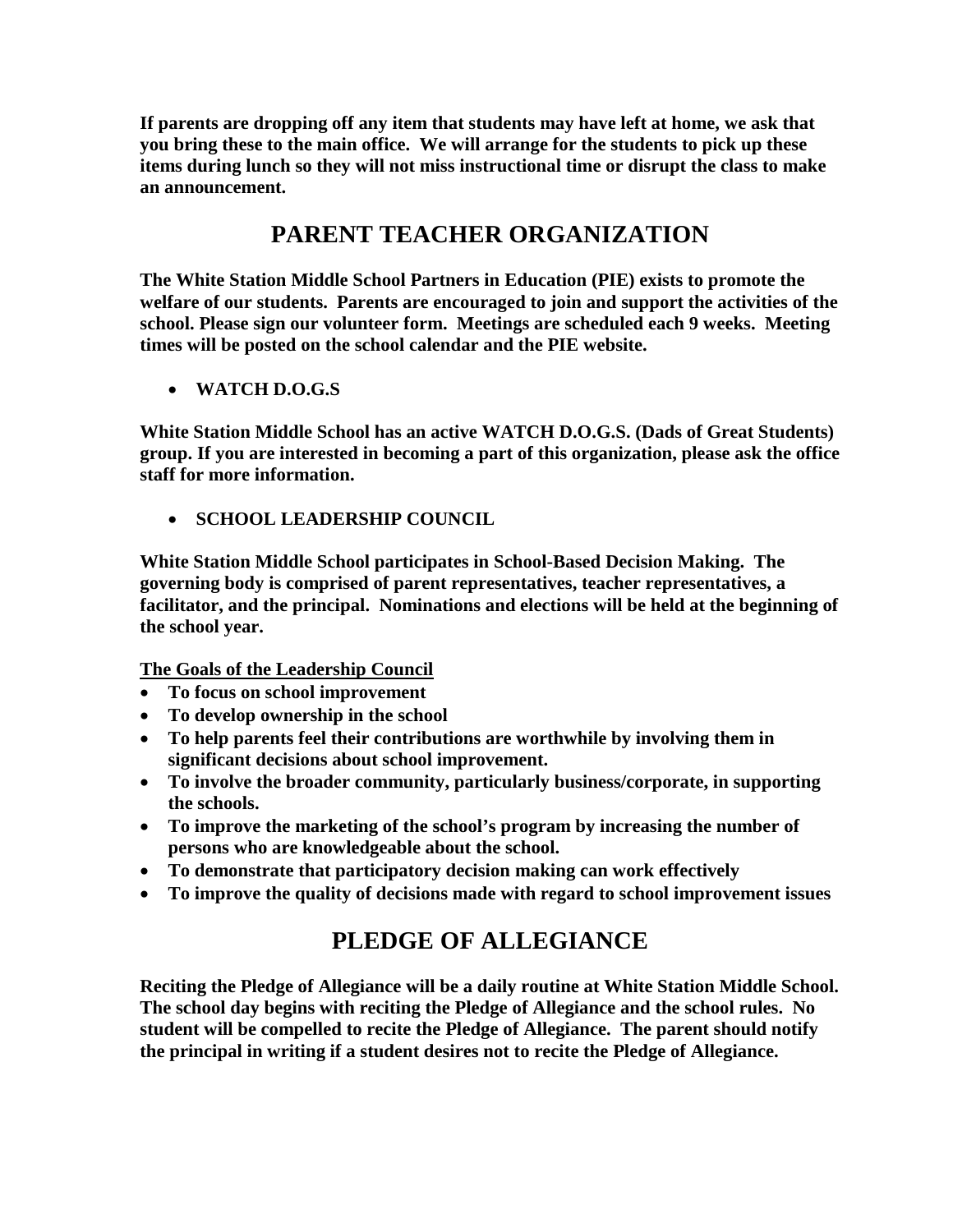# **STUDENT CLUBS and ATHLETICS**

**A variety of athletic teams and clubs are offered to enrich students and teach valuable "life lessons." We highly encourage all students who are interested in any sport to try out for that sport. There are a variety of sports that may interest you here at WSMS. In order to participate, students must have been promoted to the next grade level and to remain eligible students must maintain a "C" average in core subjects and hold at least a "D" average in non-core classes. The student must also have a recent physical and medical waiver on file with the school.** 

**Please go to our school's website under the activities or athletics tabs on the left at <http://www.scsk12.org/schools/whitestation.ms/site/index.shtml> to view the current list of clubs and activities available to students.**

# **AFTER SCHOOL CARE**

**After school care is available to WSMS parents and students for a weekly fee. The hours of operation will be from 2:15 to 6:00 pm each school day. The aftercare program is fully sanctioned by Shelby County Schools and will be held on the WSMS campus. Please inquire in the main office if you are interested in this program.**